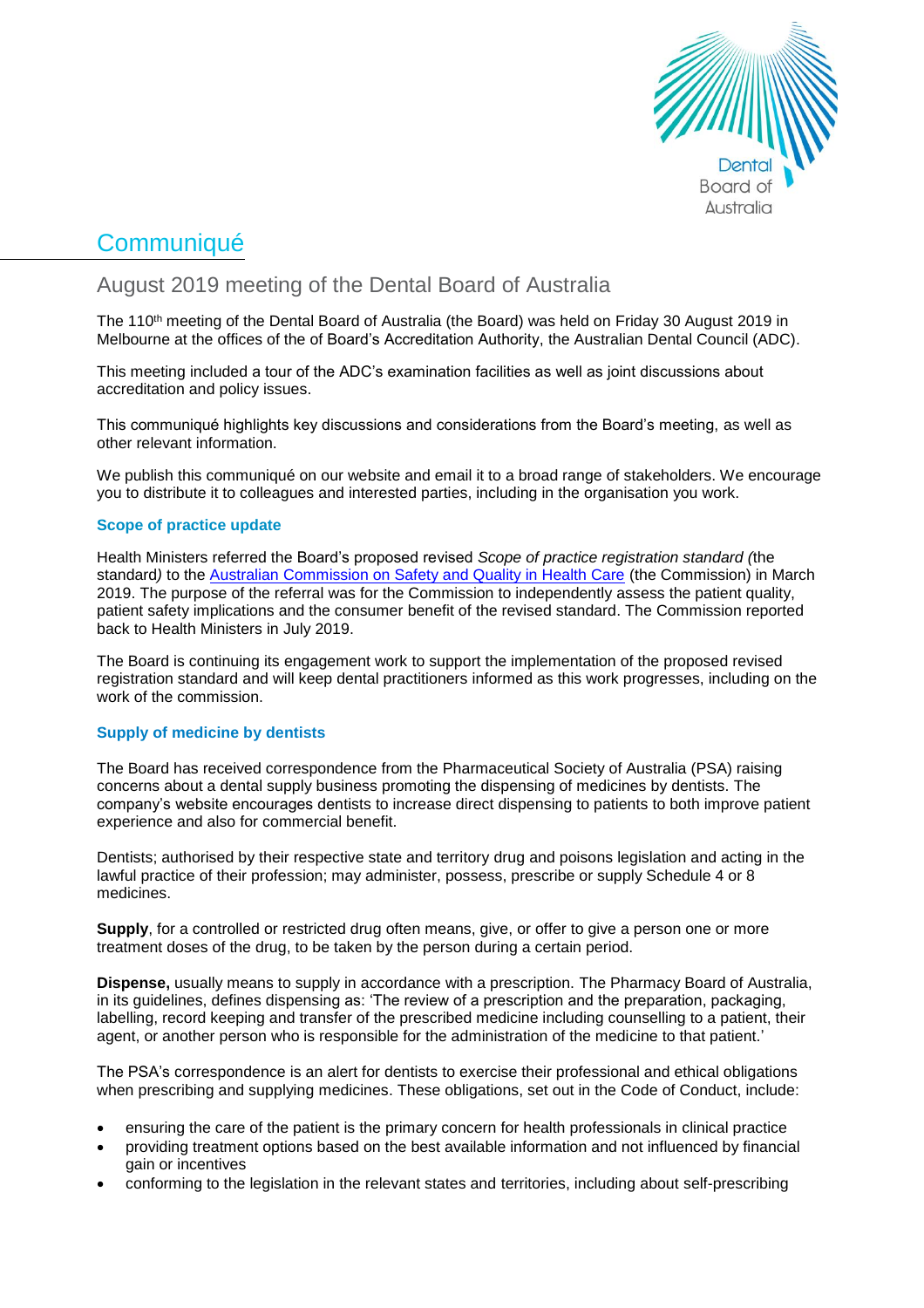• maintaining adequate records, including being mindful of additional informed consent requirements when supplying or prescribing products not approved or made in Australia.

## **Important consultations now open – feedback invited**

Four public consultations are now open asking for people to have their say on revised guidance to help practitioners and others understand their obligations about:

- mandatory notifications
- blood born viruses
- advertising a regulated health service, and
- a responsive and risk-based approach to supervised practice

The Board is conducting the consultations alongside other National Boards and AHPRA on:

- revised *Guidelines: Mandatory notifications about registered health practitioners* and *Guidelines: Mandatory notifications about health students*
- revised *Guidelines on advertising regulated health services*, and
- a proposed *Supervised practice framework*.

The Board, in partnership with the Medical, Nursing and Midwifery, Paramedicine and Podiatry Boards of Australia, has also recently opened consultation on the draft *Guidelines for registered health practitioners and students in relation to blood-borne viruses*. The draft guidelines direct practitioners in these professions to comply with the Communicable Diseases Network Australia *Australian national guidelines for the management of healthcare workers living with blood-borne viruses and healthcare workers who perform exposure-prone procedures at risk of exposure to blood-borne viruses*.

The Board invites dental practitioners and other stakeholders to provide feedback to these important public consultations. The closing dates for public consultation have been staggered to enable everyone an opportunity to respond. The closing dates are as follows:

- Public consultation on the guidelines for registered health practitioners and students in relation to blood-borne viruses will close on **1 November 2019***.*
- Public consultation on the mandatory notifications guidelines will close on **6 November 2019**.
- Public consultation on the advertising guidelines will close on **26 November 2019**.
- Public consultation on the supervised practice framework will close on **17 December 2019**.

The consultation papers are available on the [Consultations page](https://www.dentalboard.gov.au/News/Current-Consultations.aspx) the Board's website.

#### **New practitioner experience video launched**

Keep perspective; and seek help. That's the message in the [latest video](https://www.ahpra.gov.au/News/2019-08-20-practitioner-experience-video-two.aspx) released by AHPRA and the National Boards as part of the ['Let's talk about it'](http://www.ahpra.gov.au/News/2019-03-04-lets-talk-about-it.aspx) series – *Putting it in perspective: A practitioner's notifications experience.* 

The video is the second practitioner experience video published this year, providing a health practitioner's first-hand account of the notification process.

The video series aims to share practitioners' experiences, recognising what are common reactions, while proactively encouraging them to focus on likely outcomes and seek support.

Many practitioners have told us that they would have benefited greatly from hearing the voice of others who had gone through the notifications experience — and come out the other side.

We understand that many practitioners who are subject to a notification may fear losing their registration. However, many notifications end without the need for regulatory action and are often closed following initial assessment, without the need for an extended investigation.

In the video, a surgeon describes his feelings of guilt and anxiety after a poor patient outcome and the notification that followed. As time went on, his worries increased, and he found it difficult to maintain a realistic perspective about what was likely to occur. He reflects on the value of speaking with family and friends, as well as the ongoing support of his GP and a psychologist.